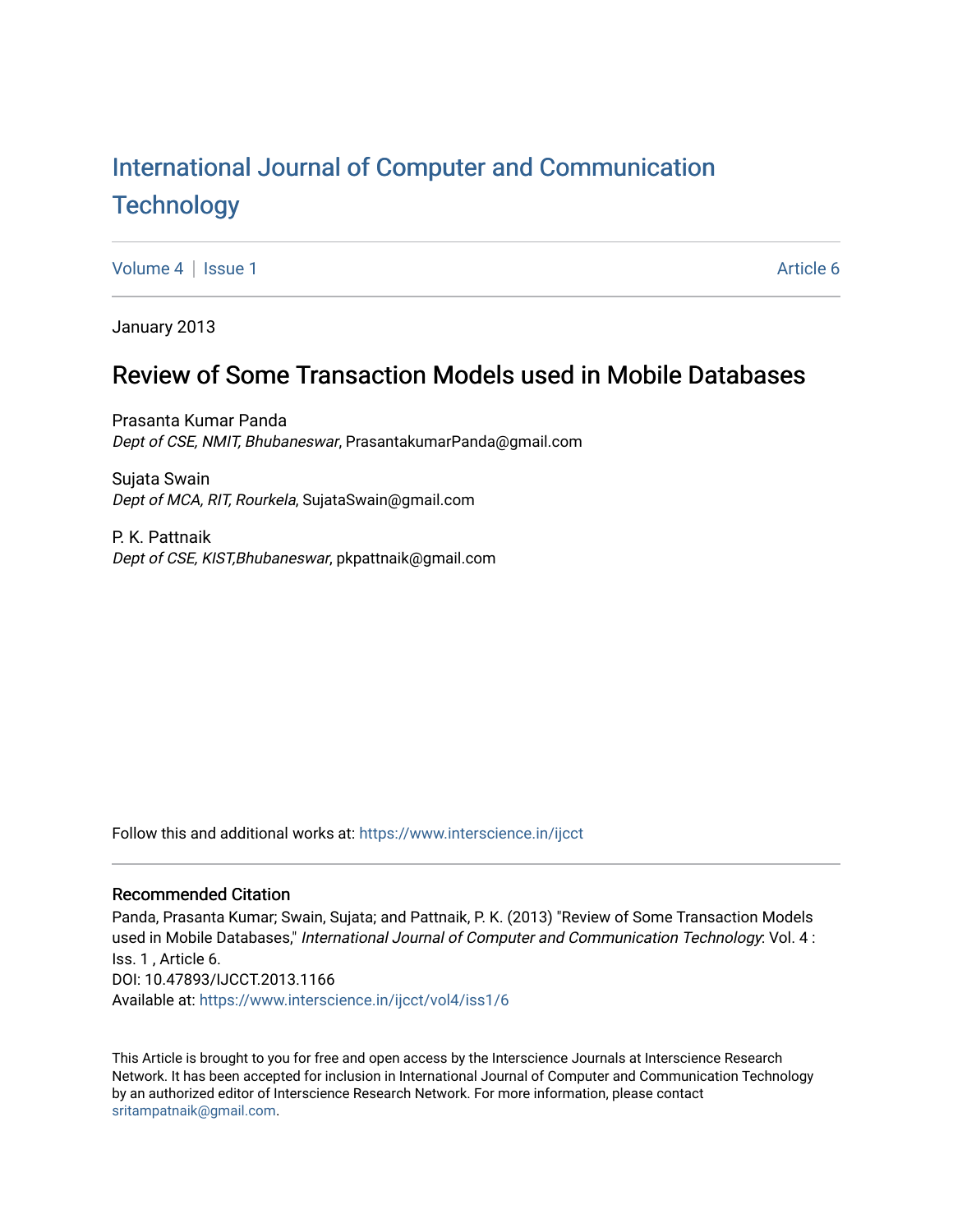## **Review of Some Transaction Models used in Mobile Databases**

<sup>1</sup> Prasanta Kumar Panda<sup>2</sup>Sujata Swain, <sup>3</sup>P. K. Pattnaik <sup>*L</sup>* Lecturer<sup>2</sup> Lecturer<sup>3</sup> Professor</sup> *Dept of CSE<sup>2</sup> Dept of MCA<sup>3</sup> Dept of CSE 1 NMIT , Bhubaneswar, 2RIT, Rourkela3 KIST,Bhubaneswar* 

*Abstract: Mobile computing is presently experiencing a period of unprecedented growth with the convergence of communication and computing capabilities of mobile phones and personal digital assistant. However, mobile computing presents many inherent problems that lead to poor network connectivity. To overcome poor connectivity and reduce cost, mobile clients are forced to operate in disconnected and partially connected modes. One of the main goals of mobile data access is to reach the ubiquity inherent to the mobile systems: to access information regardless of time and place. Due to mobile systems restrictions such as, for instance, limited memory and narrow bandwidth, it is only natural that researchers expend efforts to soothe such issues. This work approaches the issues regarding the cache management in mobile databases, with emphasis in techniques to reduce cache faults while the mobile device is either connected, or with a narrow bandwidth, or disconnected at all. Thus, it is expected improve data availability while a disconnection. Here in the paper, we try to describe various mobile transaction models, focusing on versatile data sharing mechanisms in volatile mobile environments.* 

*Key Words: Transaction, compensatable, Isolation* 

#### **I. Introduction**

The database which performs operation can be collected together to create a unit of carrying out instructions is called transaction. A transaction is nothing but a legitimate implementation of database operation [4]. A transaction transformed the database or related information from one coherent uniform state to another state. A transaction starts from creating a coherent state of database [2]. Then the database operation is started executing, after completion of operation a new logical state is connected. Each transaction is completed in successful manner and saved in the database [8]. If any fault is found during successfully completion, then at the beginning state re-connection performed

by terminating the previous connection. This operation doesn't affect other transaction state, it is concurrently executed. In transaction either read, write or both operation can be performed. A transaction must end with validness and check weather the successfully completed or not. In mobile environment hosts are endlessly moved from one location to another location. So mobile transactions obtain or retrieve information from a storage device either in connected or disconnected mode [14]. As the location changes continuously by mobile host so bandwidth is not fixed in wireless network. If bandwidth is highly available then information can easily accessed which is called strong connection mode and if bandwidth is low then it is weak connection mode [21]. Depending upon the bandwidth mobile transaction can switches from strong to weak connection mode, so changing to

 Here we review some existing selected transaction models that have the quality of being able to perform with an efficient manner to support mobile transaction management.

lower state very common in wireless network.

#### **A. Report and Co-transaction model**

This model is proposed by P.K.Chrysan this and grounded as a context of specific multi database system (MDBS).This model considered as a collection of sub transaction either nested or open nested transaction model [17]. Nested transaction is a parent transaction makes child transaction supports more the quality of being adaptable than atomic transaction. It doesn't share the result between parent and child transaction while transactions are executed [21]. It allows hierarchy of transaction nesting levels and obeys the bottom-up approach by the root i.e.

International Journal of Computer and Communication Technology (IJCCT), ISSN: 2231-0371, Vol-4, Iss-1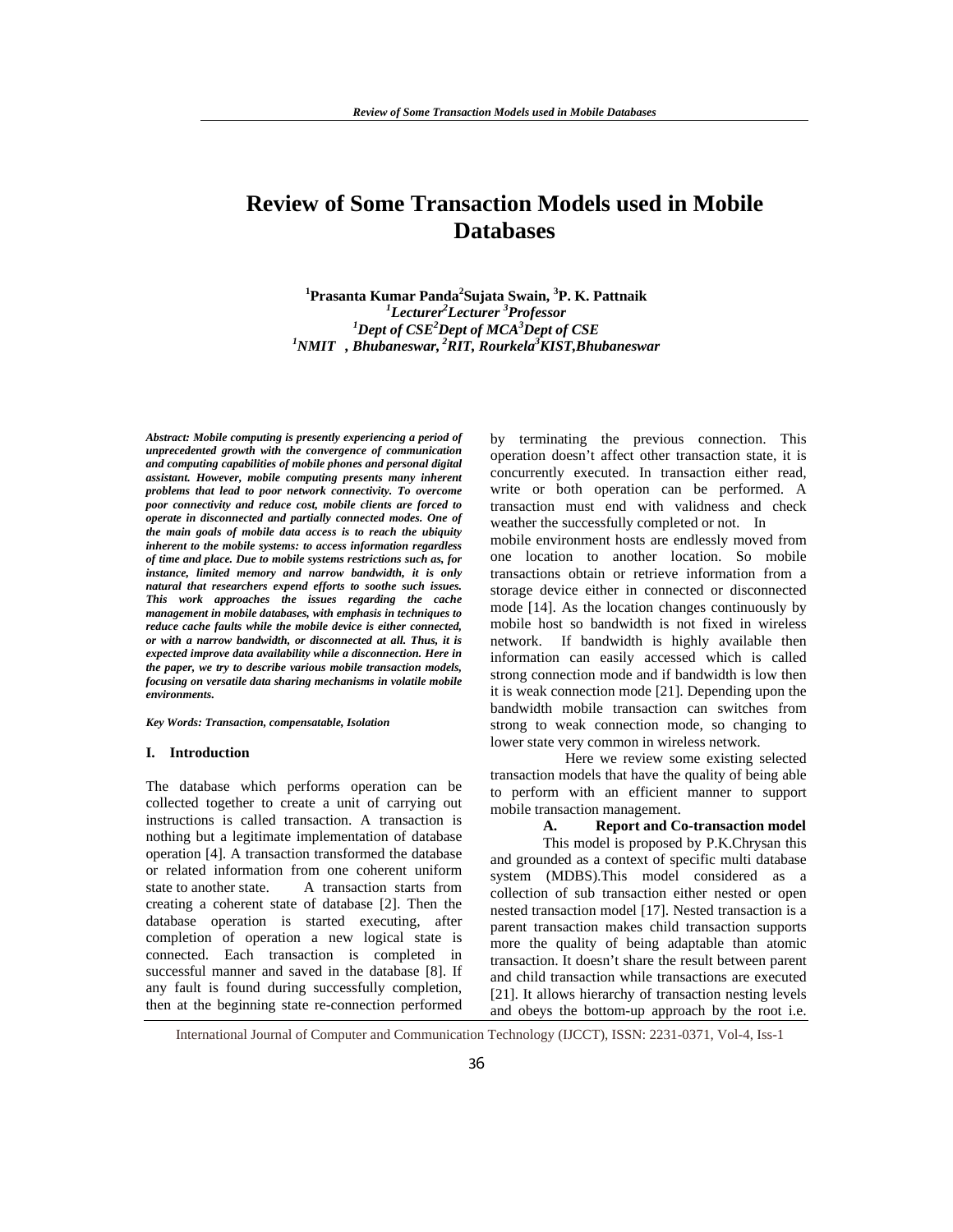when a child transaction successfully executed, the object changed by it can be easily obtained to its parent transactions. The consequence of object made lasting in a database only when the parent transaction (root) successfully executed [10]. This model arranges the mobile transaction into following four types:

#### ¾ Atomic transactions

 It is related with substantial events like Begin, Commit, and Abort having the normal aborts & commit properties.

 $\triangleright$  Non-compensatable transactions

 It is not linked with compensating transaction. It can execute at any time and the parents of these transactions have the responsibility to commit and abort [6].

 $\triangleright$  Reporting transactions

A report can be regarded as a delegation of state between transactions. The reporting transaction not assigning all its results to its parent transactions [15]. It only has one receiver at any time during execution. The updating is completed permanently if receiving parent transaction is successfully executed but if receiver parent transactions unsuccessfully terminate then corresponding reporting transaction abort.

 $\triangleright$  Co-transactions

 These transactions executed like coprocedures executed. When one transaction is executed then control passes from current transaction to another transaction during sharing the results. At a time either both transaction successfully executed or failed.

#### **B. Kangaroo transaction model**

 This model is proposed by Dunham and made to perform to represent the movement behaviour and data behaviour of transaction when a mobile host changing the position from one mobile cell to another in static network. It is named so because in mobile environment hop transaction move one base station to another [19]. This transaction model develops and grows based on abstract idea of global and split transaction in multi database environment. In this model Data Access Agent (DAA) at each base station used for accessing local and global databases. DAA accepts transactions express to need from a mobile user, and forwards the request to the corresponding database servers [5]. These transactions will be committed on servers. DAA acts as a Mobile Transaction Manager and data access coordinator.

For each transaction request, DAA produce a Kangaroo transaction and make the first set of Local transaction and global transaction. This set of Local and global transaction is called a Joey transaction. The execution of a Kangaroo subtransaction in each mobile cell is supported by a Joey transaction that control in the scope of the mobile support station[5]. The Joey transaction performs to require of a proxy transaction to approve of the execution of the sub transaction of the Kangaroo transaction in the mobile cell. To accomplishing a task of the Joey transaction is maintained by the Data Access Agents that perform the mobile transaction manager at the mobile support station.

 A Kangaroo transaction has a unique identification number composed of the base station number and unique sequence number within that base station [13]. When the mobile unit changes location from one to another, the control of the Kangaroo transaction changes to a new DAA at another base station. The DAA at the new base station produce a new Joey transaction [16].

#### **a. Clustering model**

 This model is proposed by Pitoura and accepts a fully distributed system and considered as an open nested transaction model. This model is grounded on collection of related to meaning or nearly placed data together to form a cluster.

Clusters can be characterized statically or dynamically [12]. Each cluster composed of reciprocally consistent data. The level of consistency may changes calculating on the accessibility of network bandwidth among clusters [11]. This will provide applications with the potentially changes to suit to the currently available bandwidth, allowing for the user with data of variable level of quality.

 Transaction from a mobile host composed of a set of weak and strict transactions grounded on the consistency requirement [18]. Weak transaction consists only weak read and weak write operations which can access only within the clusters. Strict transaction consists only strict read and strict write operation which can access all the clusters [19]. Weak transactions are committed in within clusters then committed among the clusters.

#### **b. Isolation –only model**

International Journal of Computer and Communication Technology (IJCCT), ISSN: 2231-0371, Vol-4, Iss-1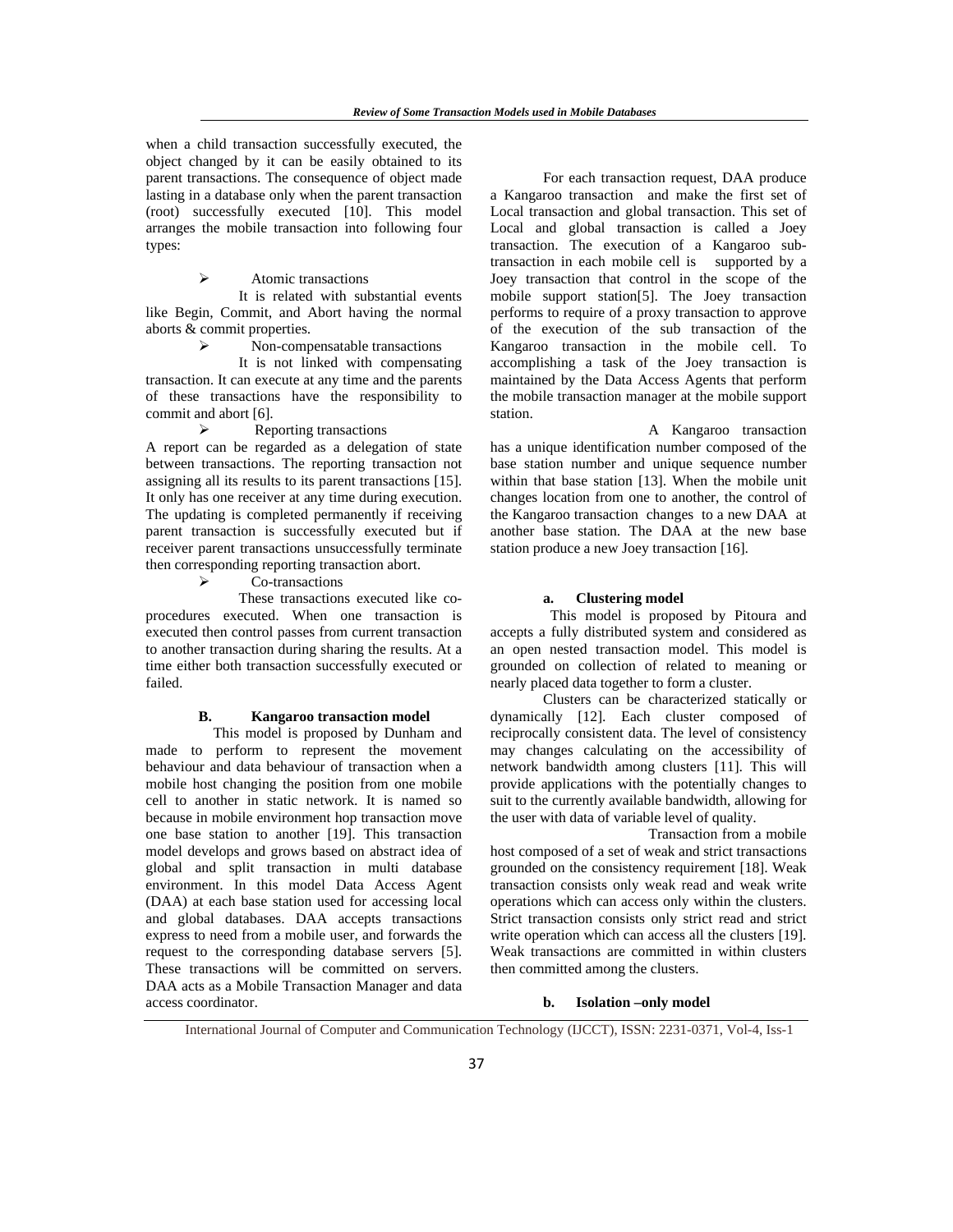This model is proposed by Satyanarayan and used in Coda file system. Coda is a distributed file system by using file hoarding and concurrency control for mobile clients which provides disconnected operations [11]. Isolation only transaction covers read/write conflicts only within the service but it can only take value or importance in write/write conflicts. Here transactions are chronological succession of file accessing operations. Like Clustering, transactions are arranged in two categories:

i) First class which doesn't hold any separate section file accesses

ii) Second class which are carried out under disconnection.

First class transaction perform to act without delay after being executed, whereas Second class on one occasion goes to a pending state and waits for validation. When reconnection becomes possible second class transactions are made legally valid according to the wanted consistency criteria [14]. If validation is successful, results are integrated and committed otherwise transactions entering the resolution state.

 A procurator asserts the log information throughout disconnection and informs the information on reconnection. The system hold highly assign to priority files in the cache using hoarding techniques. At a regular time interval procurator assures the priority of files and consistency with the server [11]. Altered files are again brought to the cache in order to check the consistency of transactions.

#### **C. Two-Tier transaction model**

This model is proposed by Gary and also called as Base Tentative model. This model is grounded on a data replication scheme. For each object, there is a master data copy and various replicated copy. Like Clustering and Isolation only transaction, transactions are arranged in two categories: Base and Tentative. Base transaction function on the master copy whereas Tentative transaction retrieves the replicated copy. When the mobile host is abrupt, Tentative transactions modify the replicated data copy [23]. When the mobile host reconnects, Tentative transactions are converted to Base transactions that are re-executed on the master copy. Tentative transactions topically commit on the replicated copies and the dedicated result is produced for visible to other Tentative transactions [20].

#### **D. Multi database transaction model**

 This model is grounded on a framework to adopt as a belief on transaction submission form mobile hosts in a multi database environment. Call for messages from a mobile host to its coordinating site is dealt asynchronously allowing for the mobile host to unplug it [15]. The coordinating node carry out the messages on behalf of the mobile unit and it is possible to query the position of the global transaction from mobile hosts. In the aimed Message and Queuing Facility (MQF), for each mobile work station there exists a message queue and a transaction queue [11]. Called for, reference and information type messages such as, called for connection/reconnection, reference for connection/reconnection mobile workstation, expect message queue position can be used. To deal the transactions presented, a simple global transaction queuing mechanism is suggested [17]. This comes near in time is grounded on the finite state machine concept. Set of possible state and transition can be distinctly determined between the beginning and ending state of the global transaction. For the execution of this mechanism five transaction subqueues are used. These are input queue, allocate queue, active queue, suspend queue, output queue [7]. These are used to manage global transactions/sub transactions presented to local site by the mobile workstations.

#### **E. Pro-motion transaction model**

This model is proposed by G.D.Walborn, P.K. Chrysanthis and grounded on nested transaction model [1]. The Pro-motion model specially emphasize on supporting disunited transaction processing grounded on the client-server architecture. Mobile transactions are conceived as long and nested transactions where top level transaction is executed at fixed hosts, and sub transactions are accomplished at mobile hosts[7]. The accomplished task of subtransactions at mobile host is confirmed by the concept of compact objects

International Journal of Computer and Communication Technology (IJCCT), ISSN: 2231-0371, Vol-4, Iss-1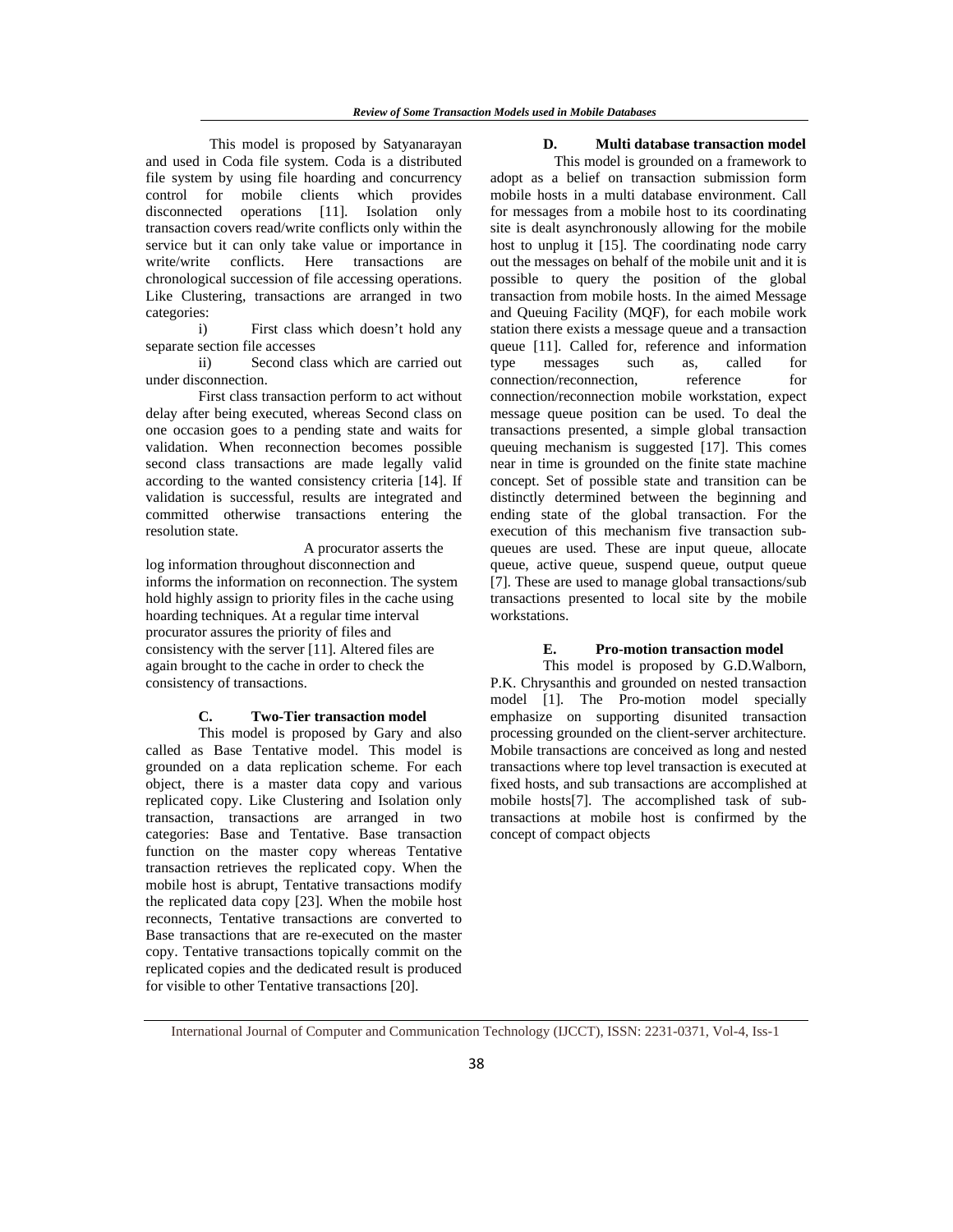Compact as object

Compacts are brought in as the introductory unit caching and control. Object Semantics is applied in the structure of compacts to better liberty and to increase concurrency [3]. A compact collected together required information to deal it. Pro-motion conceive the total mobile system as one highly large long-lived transaction accomplished on the server. Resources required to make compacts are found by this transaction through usual database operations. Compact structure is the duty of the compact manager at the data base server. Compacts are handled by the compact agent which is like to cache management daemon in coda file system, covered disconnection and handled storage on a mobile host [4]. Marked by dissimilarity Coda daemon, the compact agent behave as a transaction manager for transactions carried out on the mobile host, which successively responsible from concurrency control, logging, recovery. This model affirms disconnected transaction processing thru the back of compact object. When the mobile host is disunited from the fixed database, the sub-transactions are burst and carried out at the mobile host.

Disconnected transaction processing is a dominant transaction processing in Pro-motion [12]. So Promotion model demands high content mobile resources at the mobile hosts.

#### **F. Toggle transaction model**

This model is proposed by Dirckze and Grunewald and alike multi database transaction model. In this model a Mobile Multi database system is determined as a assembling of set and mobile databases [16]. Mobile Multi database management system is the software which occupies on a determined network and operates several database systems. A global transaction is determined as comprising of a set of operations, each of which is a legal operation consented by some service interface. Any subset of operations of a global transaction that right to enter the same site may be executed and will figure logical unit called a site-transaction. Sitetransactions are executed below the assurance of the respective DBMS [10]. As mobile users change

| location to                                          |                                            |  |                         |                          |  |  |
|------------------------------------------------------|--------------------------------------------|--|-------------------------|--------------------------|--|--|
| new<br>a<br>location of<br>another<br>Mobile         | Met<br>hods<br>common<br>to<br>all objects |  | Type<br>specific method |                          |  |  |
| Support<br>Station<br>$(MSS)$ ,<br>operations        | Obligation                                 |  | Data                    | Cо<br>nsistency<br>rules |  |  |
| of a global<br>transaction<br>be<br>may<br>presented | State<br>Information                       |  |                         |                          |  |  |

from different MSSs. Such transactions are referred to as migrating transactions.

In the model global transaction manager is planned to comprise of two layers: Global Coordinator layer and Site Manager layer. Global Coordinator layer comprise of Global Transaction Coordinators (GTCs) in each MSS and supervises including every performance and migration of global transactions [14]. The Site Manager layer comprise of Site Transaction Managers (STMs) in taking part database sites and handles the execution of vital or non-vital site-transactions. Each global transaction is determined to have a data structure that hold the current execution position of that transaction, and comply the user in migration from MSS to MSS. In this model, said that, concurrency is fixed as all sitetransactions that fulfill at each site are pulled to engagement with each other [18]. The artificial engagement bring to existence by the algorithm will be terminate by working semantic information of site transactions. Each service interface will involve to furnish engagement information on all operations consented by that site [11]. This information will be applied to generate engagement between sitetransactions.

International Journal of Computer and Communication Technology (IJCCT), ISSN: 2231-0371, Vol-4, Iss-1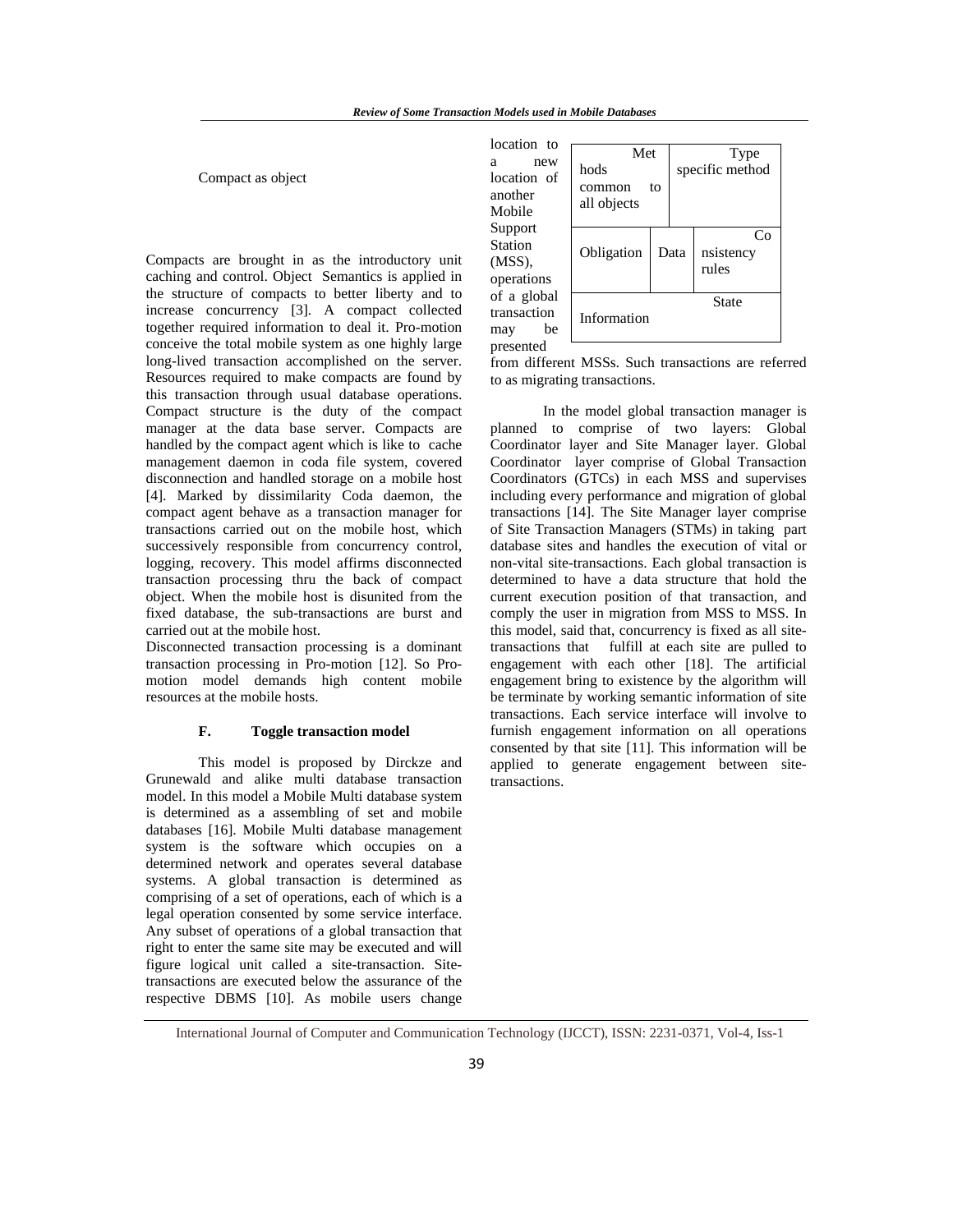*Review of Some Transaction Models used in Mobile Databases* 

| <b>Model</b>                              | <b>Atomicity</b> | Consistency    | <b>Isolation</b> | <b>Durability</b> | <b>Execute</b><br>in                                | <b>Transaction type</b>                                                    | <b>Operation mode</b>                             |
|-------------------------------------------|------------------|----------------|------------------|-------------------|-----------------------------------------------------|----------------------------------------------------------------------------|---------------------------------------------------|
| Report & Co-<br>transaction<br>model      | Yes              | Yes            | Yes              | yes               | Mobile<br>unit<br><sub>or</sub><br>fixed<br>network | Global transactions<br>and<br>sub<br>transactions                          | Connected,                                        |
| Kangaroo<br>transaction<br>model          | May be           | NO             | NO               | NO                | fixed<br>network                                    | Coordination and<br>transaction<br>execution                               | Movement<br>in connected<br>mode                  |
| Clustering<br>model                       | NO               | N <sub>O</sub> | NO               | NO                | Mobile<br>unit<br><b>or</b><br>fixed<br>network     | Weak<br>Strict<br>$\&$<br>transaction                                      | Connected, weak<br>connected,<br>disconnected     |
| Isolation<br>only<br>transaction<br>model | N <sub>o</sub>   | N <sub>0</sub> | No               | Yes               | Mobile<br>unit<br><b>or</b><br>fixed<br>network     | Validation<br>and<br>resolution<br>of<br>second class<br>transactions      | Connected,<br>disconnected                        |
| Two-tier<br>transaction<br>model          | N <sub>o</sub>   | N <sub>o</sub> | $\overline{No}$  | N <sub>o</sub>    | Mobile<br>unit<br><b>or</b><br>fixed<br>network     | Base transaction                                                           | Connected,<br>disconnected                        |
| database<br>Multi<br>transaction<br>model | N <sub>o</sub>   | N <sub>O</sub> | $\overline{NO}$  | NO                | Mobile<br>Unit<br><b>or</b><br>fixed<br>network     | Coordination<br>and<br>execution<br>of<br>multitrans-<br>actions           | Movement in<br>connected,<br>disconnected<br>mode |
| Promotion<br>model                        | Yes              | Yes            | Yes              | Yes               | Mobile<br>unit<br><b>or</b><br>fixed<br>network     | compact<br>construction,<br>commit of locally<br>committed<br>transactions | Connected,<br>disconnected                        |
| Toggle<br>transaction<br>model            | Yes              | Yes            | Yes              | Yes               | Mobile<br>unit<br><sub>or</sub><br>fixed<br>network | site-transaction,<br>migrating<br>transaction                              | connected                                         |

### **a.Comparisons of transaction models**

International Journal of Computer and Communication Technology (IJCCT), ISSN: 2231-0371, Vol-4, Iss-1